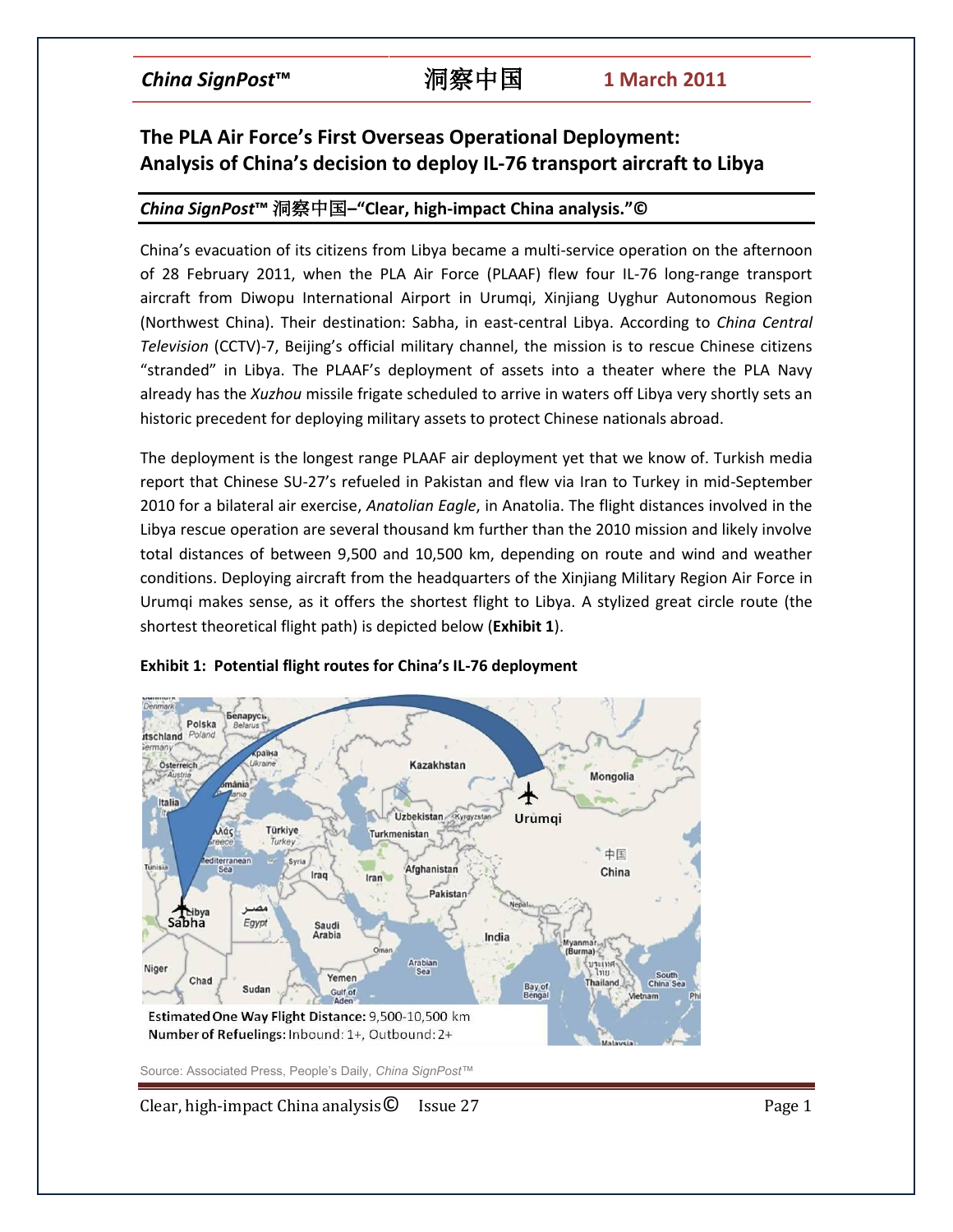Based a typical IL-76 range of ~6,500 km with a light load and ~3,600 km fully loaded (*Jane's Aircraft Upgrades*; exact range would vary with aircraft variant, engine condition, and payload), we estimate the fleet would need to make at least one refueling stop on the way to Libya and at least two stops on the way home, depending on winds and weather and the route chosen. The PLAAF would need to use designated airways (authorized transit corridors), whose structure is complicated, and which can be closed because of weather, military exercises, or political reasons. Airways structure and availability typically adds 10-15% more distance than the theoretical route depicted above, wind patterns and other weather conditions add perhaps ~15% more distance, and the refueling strategy and locations chosen by the PLA potentially still more distance. Refueling locations might be chosen for political reasons, and based on the availability of clean, reliable fuel. Turkey might be a preferred location for refueling, given China's 2010 participation in *Anatolian Eagle* there, and the refueling of Chinese military aircraft (e.g., the JF-17 export fighter) there en route to the 2009 Farnborough Air Show (*Aviation Week & Space Technology*). Jet stream air currents will likely increase flight time (and fuel consumption) on the way to Libya, and shorten flight time (and reduce fuel consumption) on the way back to China. A Boeing 747, for example, requires ~9.5 hours to make a commercial flight from Beijing to Frankfurt, Germany, as opposed to only ~8 hours returning with a tailwind.

### **Drivers of the mission**

The mission's timing comes too late to assist the vast majority of Chinese previously trapped in Libya, who are now either back in China, en route, or safely gathered in third countries. Relatively few Chinese citizens remain in Libya, with at least 29,000 of the estimated 30,000 originally in Libya evacuated, according to the *South China Morning Post*. That said, 1,000 citizens trapped in a volatile country still poses major security and humanitarian concerns. Libyan pro-government forces have reportedly been attacking anti-regime groups in Eastern Libya and the town of Zawiya near Tripoli, and no Chinese wish to be caught in the crossfire.

The Libyan Air Force has also allegedly been conducting airstrikes against anti-regime forces, according to the *New York Times*. This implies that while the protesters have been steadily gaining ground, the government can still muster sufficient firepower to trigger bloody battles and potentially a further descent into chaos. Against this backdrop, we suspect Beijing is eager to remove the remaining Chinese from Libya as soon as possible. For Chinese stranded in central Libya near the main oil producing regions, reaching the coast or overland border crossings could be very difficult under current conditions, and especially so if violence worsens. Even a single checkpoint on Libya's sparse road network could mean abduction, injury, or death for fleeing Chinese.

**Exhibit 2** (below) shows how few highway links Libya has to neighboring countries, with many of the roads passing through hotbeds of conflict. The risk is compounded by the fact that some armed groups on either side of the Libyan political spectrum may view the Chinese presence as

Clear, high-impact China analysis© Issue 27 Page 2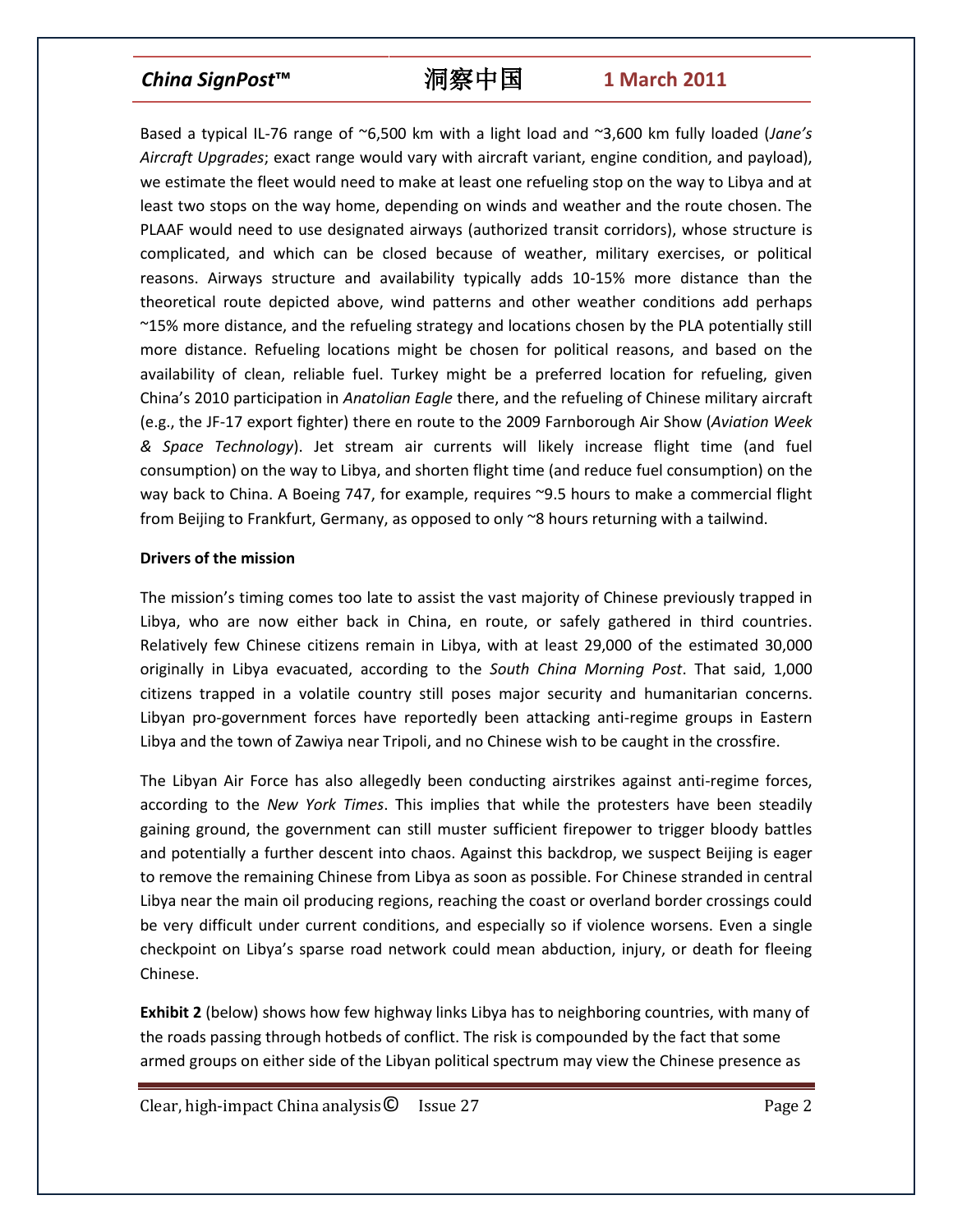neo-colonial or otherwise suspect. Unfavorable opinions would likely be magnified by communication difficulties between Chinese and Libyans.



### **Exhibit 2: Libya road and oilfield map**

Source: University of Texas, *China SignPost™*

The logic of evacuating directly from Sabha's airport to avoid road transit through dangerous areas makes sense, but why not use a chartered commercial aircraft? One possible answer is that the durable IL-76 can operate on a much lower quality (even compacted dirt) airfield thanks to its multiple low pressure tires and engines that sit higher off the runway, thus reducing the chance of subjecting the engines to foreign object damage (FOD).

Another factor is that the U.S. and UK governments are increasingly discussing the possibility of imposing a no-fly zone to ground Col. Gaddafi's air force and helicopter gunships and protect anti-government groups. If a no-fly zone were put in place, China would then potentially be in a position where it had to effectively seek US and UK permission to conduct flights aimed at rescuing its citizens. We think Beijing would likely find this highly undesirable from a political and sovereignty perspective. Finally, the PLAAF likely has a strong determination to "get into the game" and showcase its long-range air transport capabilities. Successfully evacuating remaining Chinese citizens from Central Libya can bring political prestige and also offers an opportunity for gaining additional training and experience in conducting expeditionary air operations.

*Correction: Initial wording in this report transposed the direction of the jet stream winds. The correct phrase is: Jet stream air currents will likely increase flight time (and fuel consumption) on the way to Libya, and shorten flight time (and reduce fuel consumption) on the way back to* 

Clear, high-impact China analysis© Issue 27 Page 3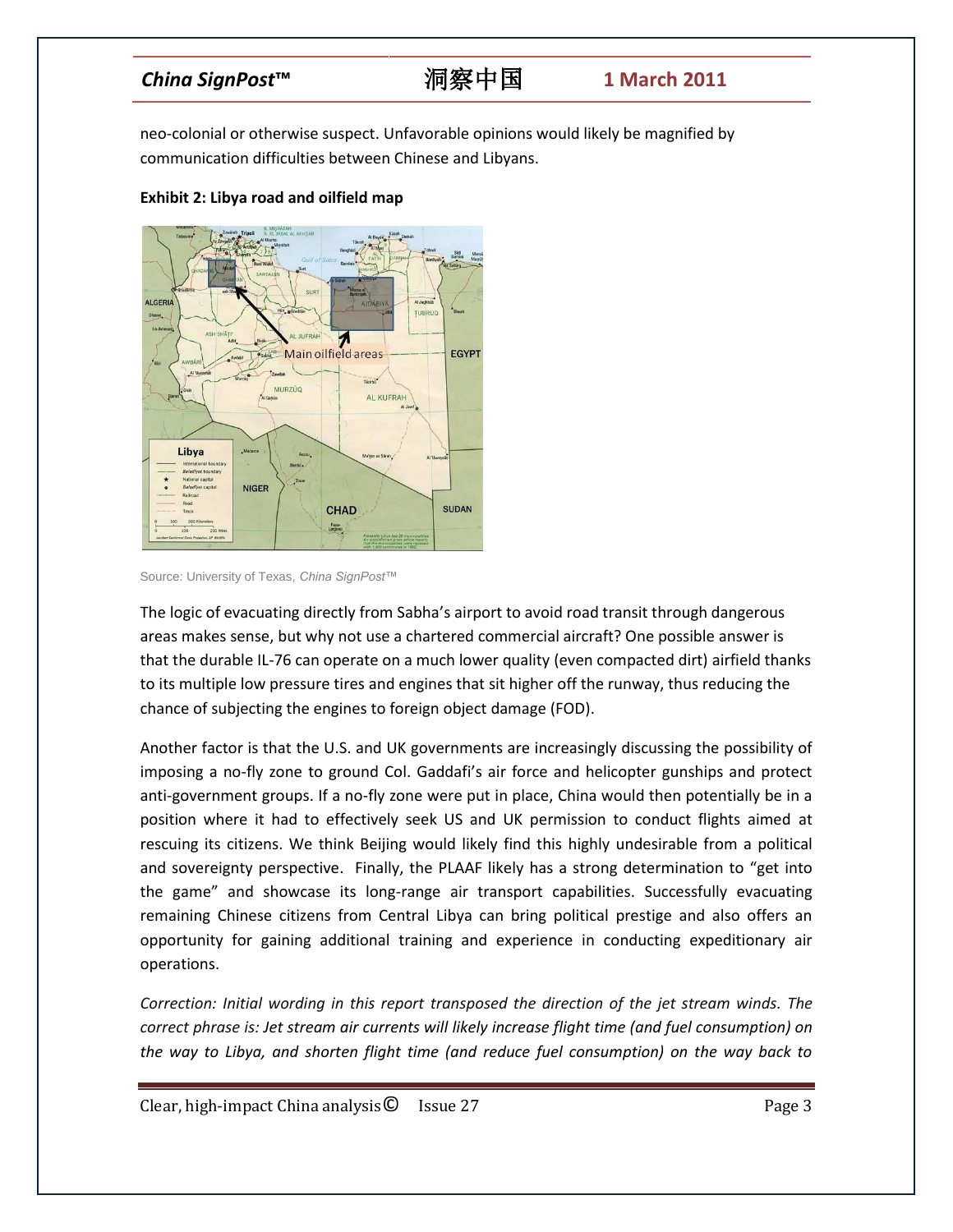*China*. *The phrase in question has now been corrected in both the PDF and HTML versions of this document.*

**Additional analysis on China's interests in the Libya crisis and protecting its citizens overseas:**

**For details on Beijing's dispatching of the frigate** *Xuzhou* **to escort ships transporting Chinese citizens from Libya, see:**

**Gabe Collins and Andrew Erickson, "Missile Frigate** *Xuzhou* **[Transits](http://www.chinasignpost.com/wp-content/uploads/2011/02/China-SignPost_26_Further-analysis-of-Chinas-Libya-deployment_20110227.pdf) Suez Canal, to Arrive off Libya [~Wednesday](http://www.chinasignpost.com/wp-content/uploads/2011/02/China-SignPost_26_Further-analysis-of-Chinas-Libya-deployment_20110227.pdf) 2 March: China's first operational deployment to [Mediterranean](http://www.chinasignpost.com/wp-content/uploads/2011/02/China-SignPost_26_Further-analysis-of-Chinas-Libya-deployment_20110227.pdf) addresses Libya's evolving security situation,"** *China SignPost***™ (**洞察中国**), No. 26 (27 February 2011).**

**Gabe Collins and Andrew Erickson, "China [Dispatches](http://www.chinasignpost.com/wp-content/uploads/2011/02/China-SignPost_25_Warship-deployment-to-Libya-sets-major-precedent_20110224.pdf) Warship to Protect Libya [Evacuation](http://www.chinasignpost.com/wp-content/uploads/2011/02/China-SignPost_25_Warship-deployment-to-Libya-sets-major-precedent_20110224.pdf) Mission: Marks the PRC's first use of frontline military assets to protect an [evacuation](http://www.chinasignpost.com/wp-content/uploads/2011/02/China-SignPost_25_Warship-deployment-to-Libya-sets-major-precedent_20110224.pdf) mission,"** *China SignPost***™ (**洞察中国**), No. 25 (24 February 2011).**

**For analysis of Beijing's interests in Libya and the surrounding region, see Gabe Collins and Andrew Erickson, "Libya Looming: Key strategic [implications](http://www.chinasignpost.com/wp-content/uploads/2011/02/China-SignPost_24_Middle-East-North-Africa-unrest_Implications-for-China_20110222.pdf) for China of unrest in the Arab [World](http://www.chinasignpost.com/wp-content/uploads/2011/02/China-SignPost_24_Middle-East-North-Africa-unrest_Implications-for-China_20110222.pdf) and Iran,"** *China SignPost***™ (**洞察中国**), No. 24 (22 February 2011).**

**For early projections regarding Chinese efforts to protect citizens overseas, see Andrew Erickson and Gabe Collins, ["Looking](http://www.andrewerickson.com/wp-content/uploads/2010/08/China-Signpost_2_Protecting-Chinas-Own_2010-08-17_V2.pdf) After China's Own: Pressure to Protect PRC Citizens Working [Overseas](http://www.andrewerickson.com/wp-content/uploads/2010/08/China-Signpost_2_Protecting-Chinas-Own_2010-08-17_V2.pdf) Likely to Rise,"** *China SignPost***™ (**洞察中国**), No. 2 (17 August 2010).**